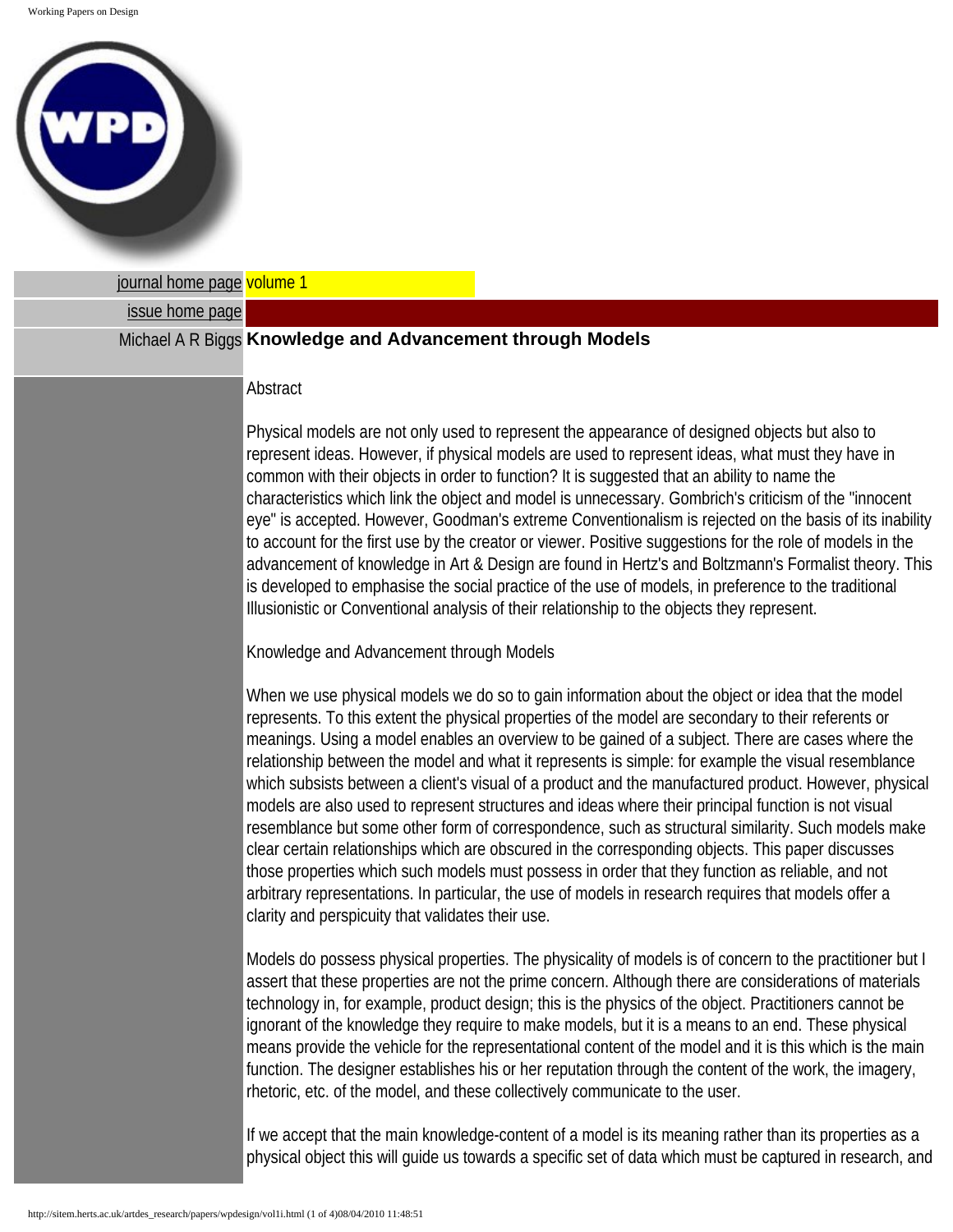must be sought out in any proposed research methodology. The keyword here is "representation". The use of physical models represents something outside itself. It makes references to, and the user makes connections with, knowledge and imagery which is stimulated by the model. However, the physical properties that the model possesses of-itself are subordinated to this role.

I suggest that such a model provides us with a new perspective on data we already possess. This places the kinaesthetic properties of the model-as-object in their appropriate secondary place. It emphasises the communicative aspect of the model as a prompt to the reassessment of received [kinaesthetic] data whilst recognising that the new model is itself an object in the world and itself providing data. But how is this perspectival reorientation achieved?

An important aspect is that the model resembles other existing models and objects. Here I mean simply that we recognise the model as another product, organisational structure, etc. However, the product designer has ensured that it is not identical with existing products, etc. The model therefore modifies the family of objects we group together as occurrences of this type. So the new model modifies those collective qualities attached to the nature of the object. It is a direct application of Wittgenstein's "family resemblance" approach (cf. Wittgenstein 1953 sections 65-67) where it is unnecessary to be able to list the qualities an object must possess to belong to a particular class. For example, what are the defining characteristics of a toothbrush? We use words and classifications in a much looser way in practice. There may be no single defining characteristic which makes an object a member of a class. This is a familiar approach for the creative practitioner. Indeed change in the field of Design frequently requires radical change of the overall concept.

Making a comparison with the physical sciences, it implies that the model does not act merely as a catalyst. It does not prompt us to take this new perspective but forms one active ingredient in the collection of images from which we form our perspective. This too is compatible with "family resemblance". So the method of the use of physical models is to alter reality at the same time as assessing it. This in turn implies that there are no objectively preferable perspectives as they are created by the objects and models themselves rather than being imposed on whatever objects happen to be under review. "Research" will consist at best of the creation of a coherence theory, in which we resolve relationships within our perspective, rather than a correspondence theory in which we validate our method by enquiring into the correspondence between it and reality.

Goodman asserts that the representational qualities of an object function entirely conventionally. That is, that there is no primary role for visual similarity in the relationship between a model and what it represents. This is an extreme view. Its main difficulty lies in accounting for a representation's first use by either the creator or the user. A convention has to be established as a regular practice amongst a group of people, for example the convention in perspective that diminution in size indicates receding depth. This example is contrary to the convention of size in Byzantine painting in which it indicates relative importance and not spatial position. These conventions have to be learned. It is particularly apparent in the Byzantine case as this is not a convention to which we are accustomed in everyday life. It is more difficult to disassociate the conventionality of perspective size changes as they seem natural to us.

The difficulty of first-use is that no habituation or custom has been established. The creator may assert a particular practice when establishing the representational relationship, but it remains to be transmitted to the user as a strategy for decoding. It also remains to be established whether the creator has followed the stated practice in his or her first use too. Regarding the former, we are now familiar with the concept that a representation, such as a projection drawing, does not carry with it both the image which is a representation of something else, and the means for its decoding. The information for decoding is learned elsewhere. That information is not presented to us in the form of a projection drawing (cf. Wittgenstein 1961 sections 2.12-2.18). Thus the first-use of a projection drawing requires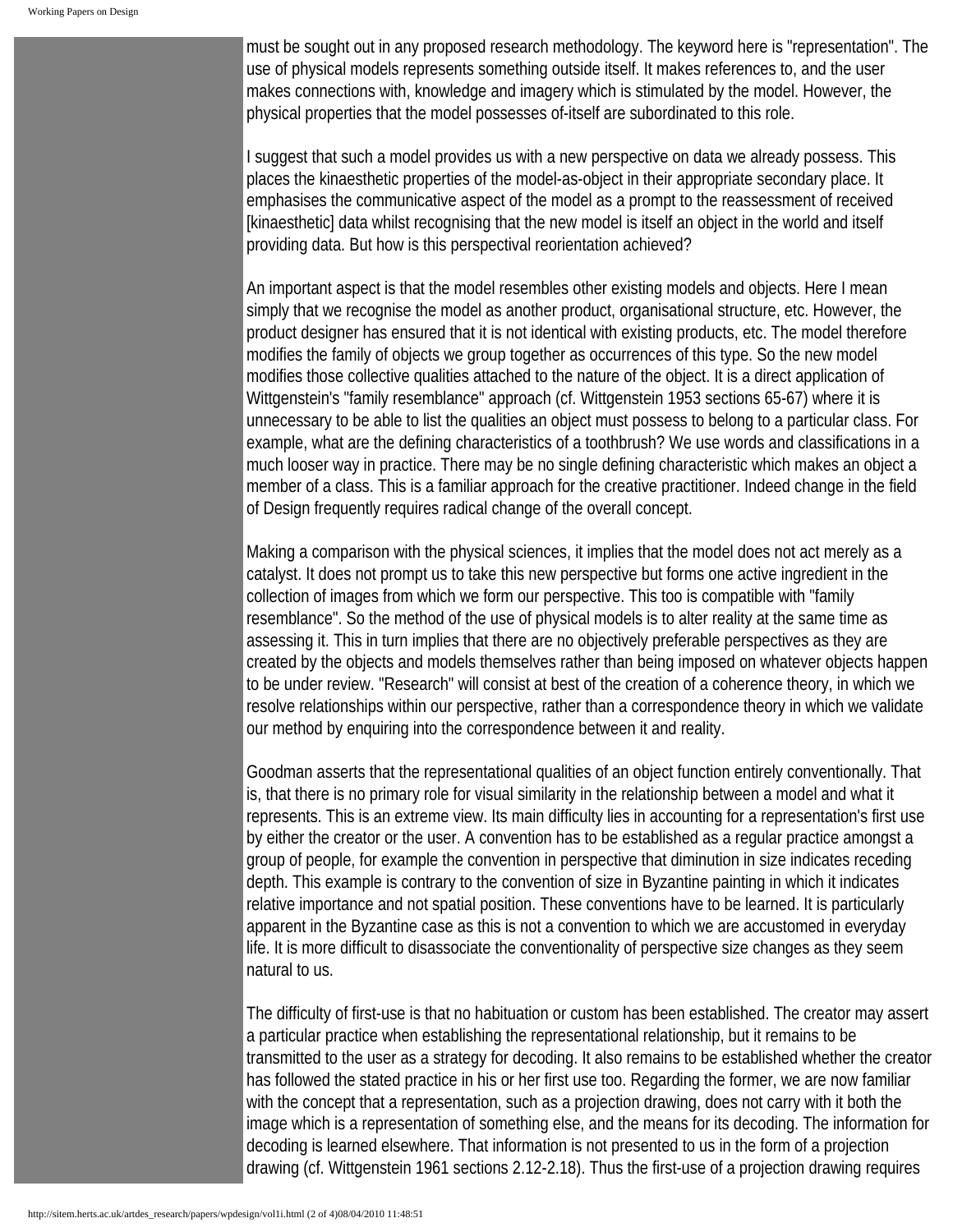prior familiarity with a set of information or instructions (which is not itself in the form of a projection drawing) and has been prepared to act as decoding information. In the case of the latter; the establishment of the truth that the creator has used his or her own rules, we also have a point related to the lack of a publicly accepted convention or practice. Arguments for this difficulty are more obtuse and I recommend the reader to Wittgenstein's so-called "private language argument" (Wittgenstein 1953 sections 243-314). These arguments centre around the fact that the creator has nothing against which to compare his or her practice in order to assert that it has been consistent, that is, in line with the convention it is desired to establish. Recourse to memory of the rules by which the practice is governed is neither necessary nor sufficient.

The first-use argument seems to require the kind of "innocent eye" that Gombrich rejects if any natural association between the model and what or how it represents is to be maintained. Of course, the Conventionalist may not demand such a connection but then answers must be found for the first-use objections. The innocent eye is also suggested by some of the apparently natural properties of, for example, geometrical perspective. It is tempting to find a correspondence between the persuasive imagery of perspective and our ability to define rules for its construction, and the "natural" projection of an image onto a plane through a lens, i.e. photography. Whether the projection is natural, that is innocent, or whether the geometrical arrangement of the plane and lens somehow artificially imitates the construction of perspective I shall leave to the reader to decide.

In summary, although a physical model functions as a representation of something outside itself the relationship it has with what it represents is not fully accounted for by reference to a series of conventional systems. There are therefore limits to the range of possible reference, especially when considered at the moment of first-use. There are also limits to the interpretation of existing relationships because even the creator cannot provide a reliable basis for the association. In terms of research this means that the development of a particular form cannot be undertaken within an entirely arbitrary set of relationships, and is also strengthened when established use provides limits to the validity of particular interpretations.

What do the foregoing observations amount to with regard to the nature of knowledge which is available in the use of physical models, or as the outcome of research in the subject? The key factor is that using physical models contributes to the data we are assessing. They do not simply add information which is missing and complete a view on a particular subject. They add to and modify the perspective we have based on the set of available objects, including models of those objects.

The requirement would seem to be that we must have confidence in the representational relationship whereby an model may be said to be good, or adequate representation of its subject despite its differences. The more transparent this relationship is, which is to say, the less the relationship interferes with the transmission of the essential characteristics of the object via the representation, the easier it will be for us to gain knowledge of the object represented. However, it may be assumed that a representation is only made because the original object presents some difficulties of comprehension or analysis. For example, a map is made of a piece of terrain so that an understanding of certain features may be gained which would be difficult from an inspection of the terrain itself. The transparency is inextricably bound to the user's requirements since the geological map and the road map each clearly (transparently) communicate information about the terrain itself, but are not interchangeable for the users.

Hertz and Boltzmann have presented this as a Formalist theory of models. They dispensed with any need for there to be a visual correspondence between the model and what it represented. That is, the model needed to behave in the way that the object represented did, and the model needed to be useful, but whether the model was like the object represented in any other ways was irrelevant. We are familiar with these very abstract forms of representation from mathematical models of weather